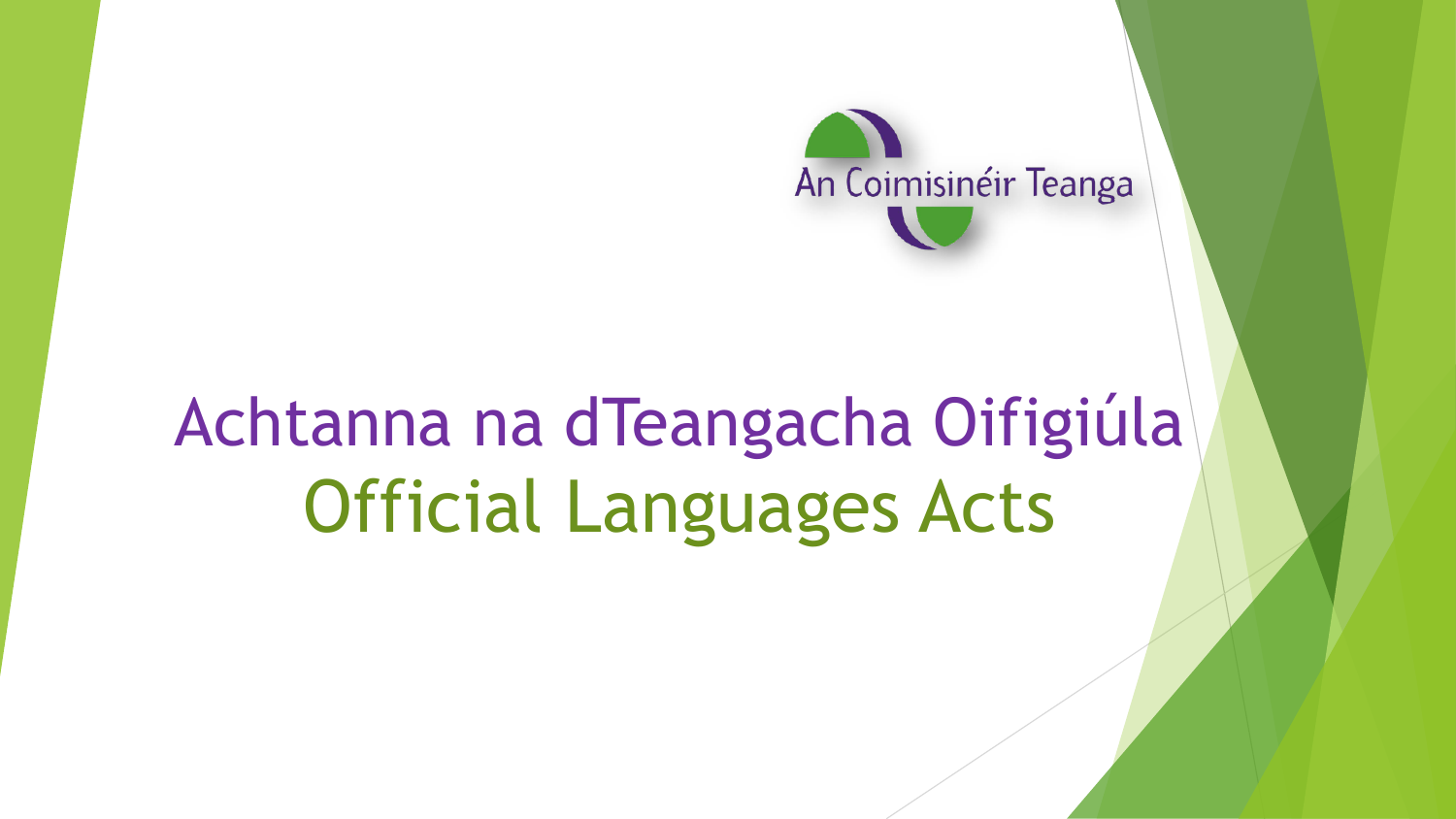### **Presentation**

Legal background & legislative framework: 3-5

**Existing & enhanced statutory obligations: 6-18** 

**Advice, Monitoring, Investigation: 19-24**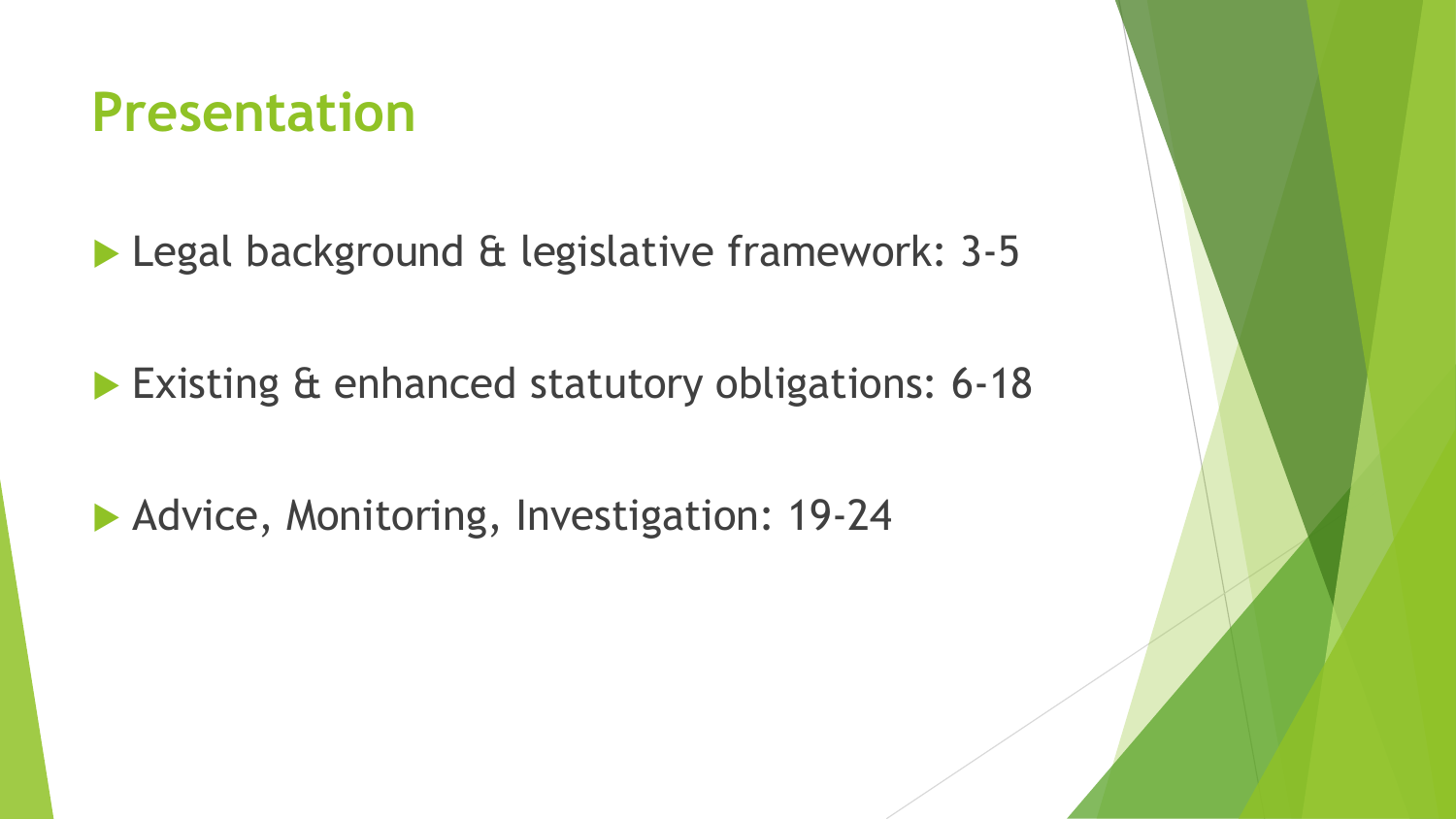## **The Legal Background**

### **BUNREACHT na hÉIREANN:**

**Article 8** 

- 1. The Irish language as the national language is the first official language.
- 2. The English language is recognised as a second official language.
- 3. Provision may, however, be made by law for the exclusive use of either of the said languages for any one or more official purposes, either throughout the State or in any part thereof.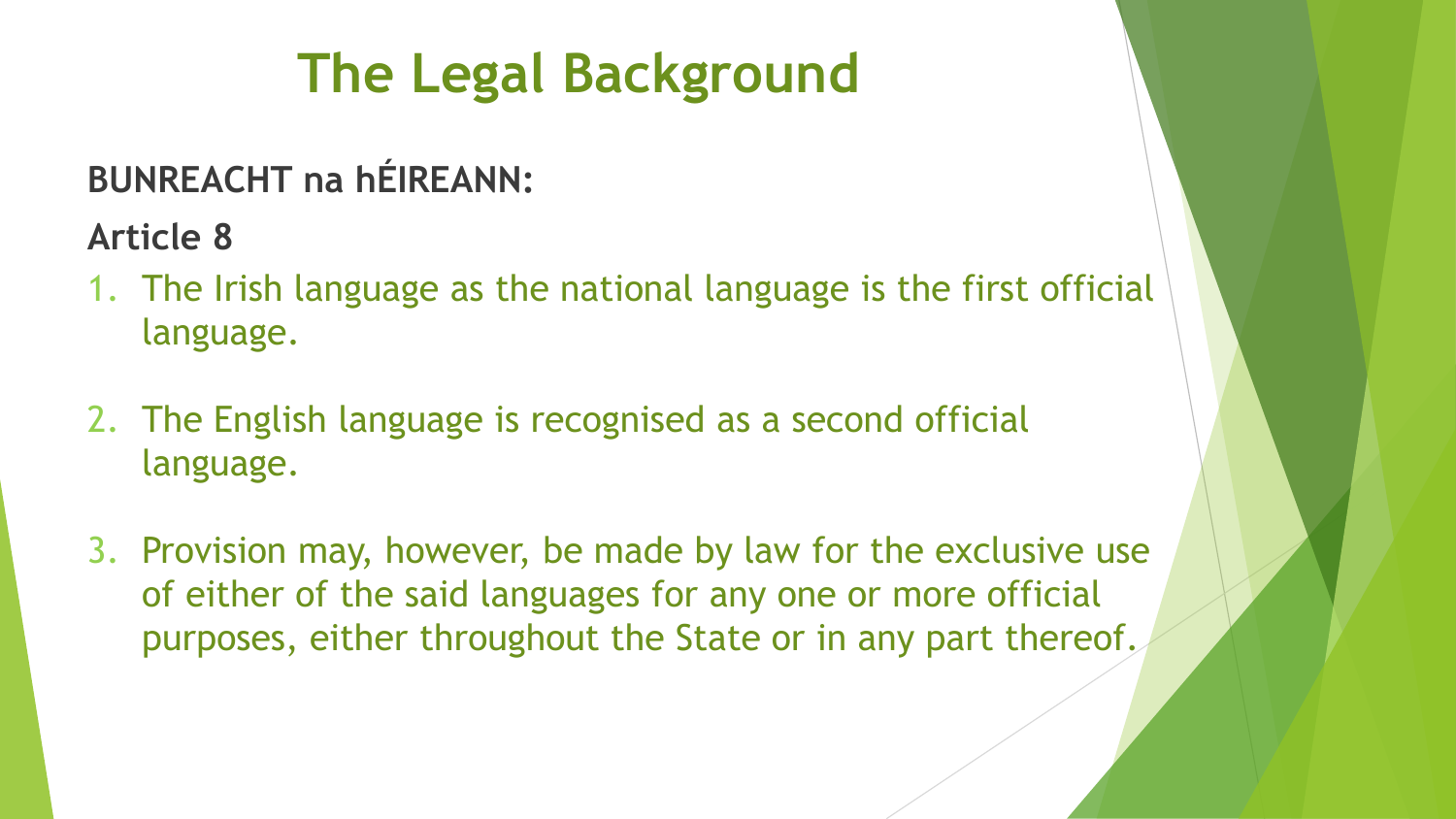### Official Languages Act 2003 Official Languages (Amendment) Act 2021

- $\blacktriangleright$  The aim of the legislation is to increase, in an organised manner over a period of time, the quantity and quality of services provided for the public through Irish by public bodies.
- ▶ The Office of An Coimisinéir Teanga is an independent statutory office operating as an ombudsman service and as a compliance agency.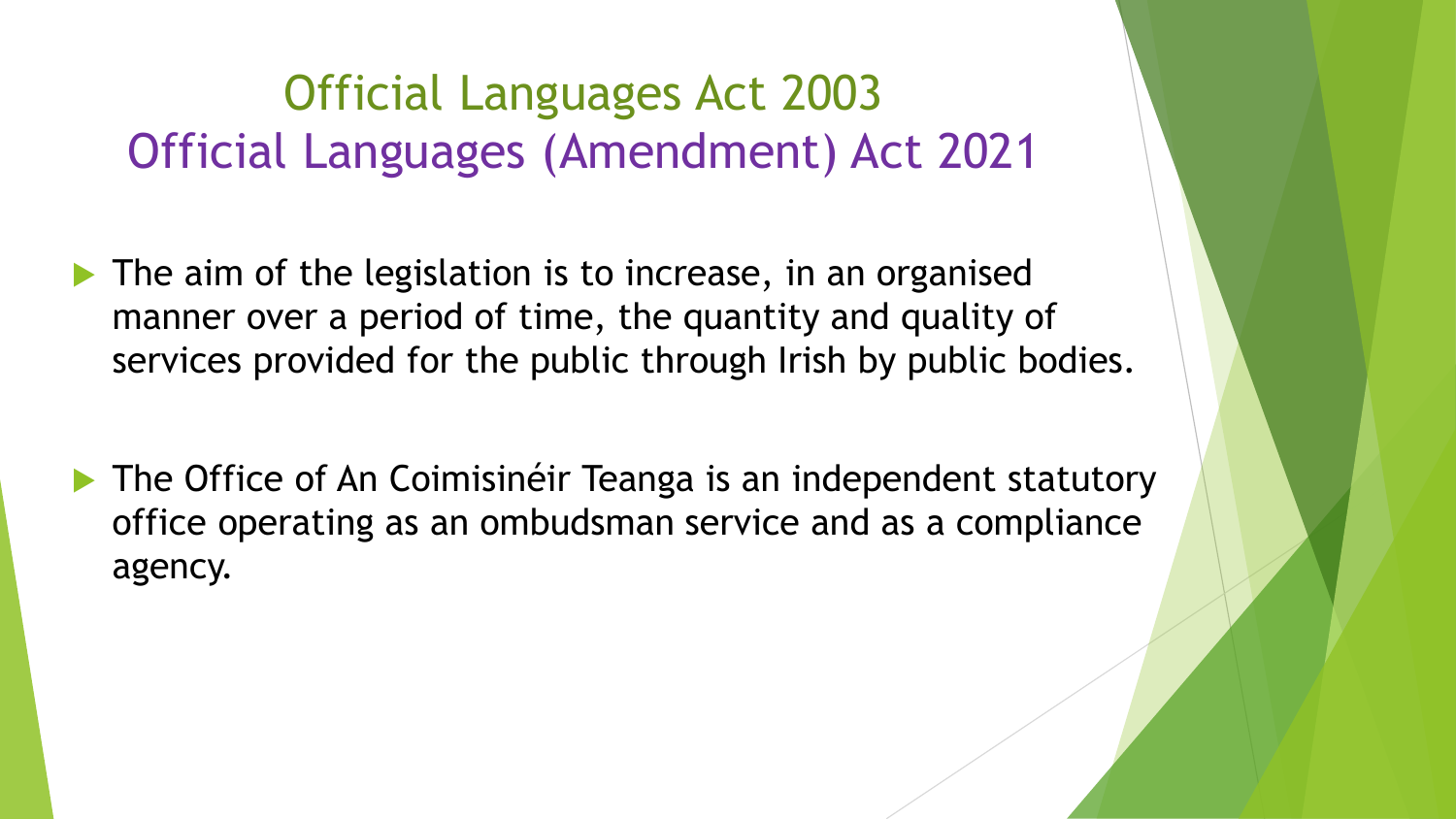## Legislative Framework & Obligations

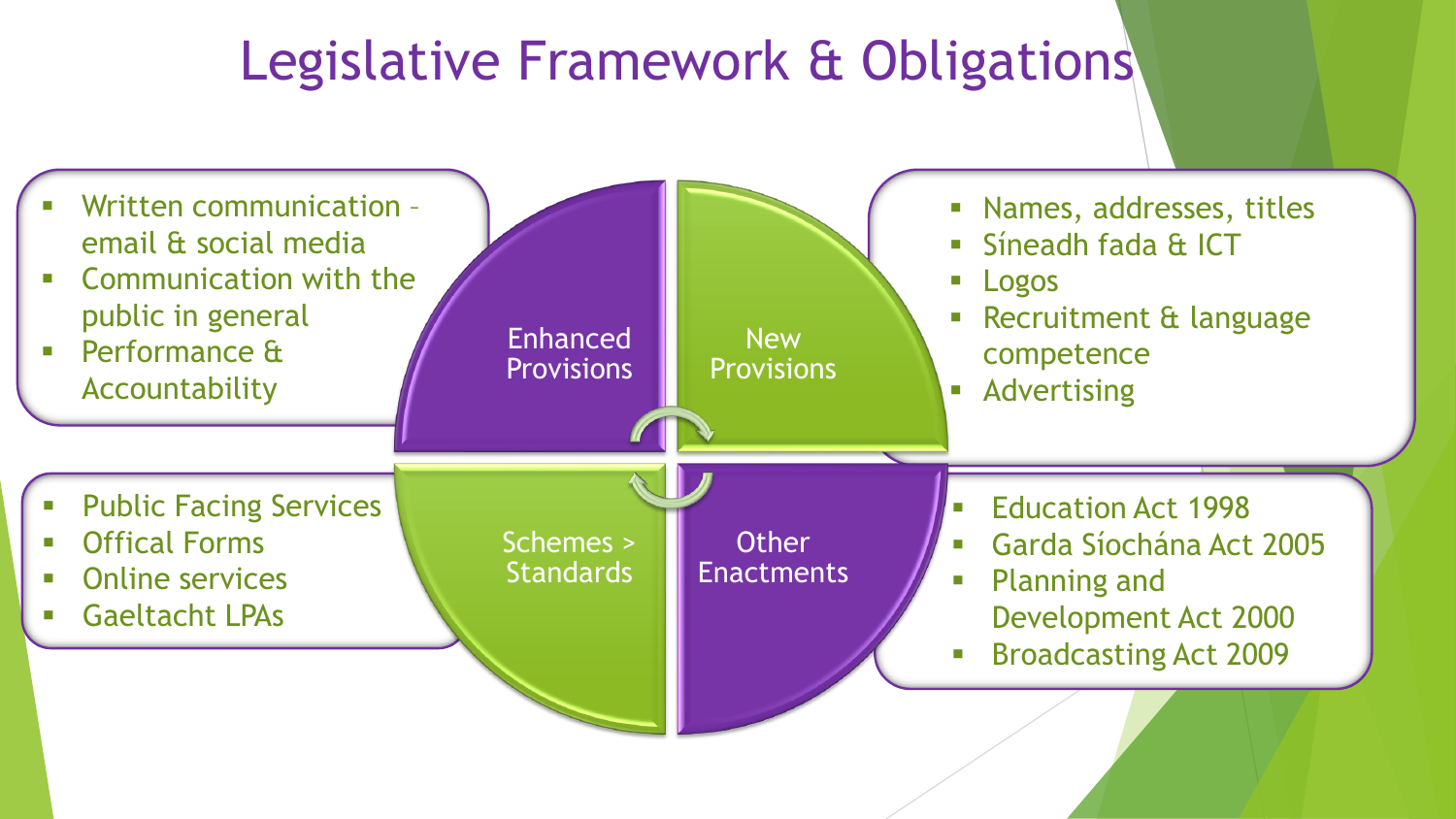### **Written Communications**

**2003 Act**

- E-mails, letters response required in the same official language
- ▶ Communication in writing with the public in general in Irish, or in Irish and English

### **2021 Act**

- $\blacktriangleright$  Inclusion of social media response required in the same official language
- $\blacktriangleright$  Public information (including general/specific public marketing) in Irish, or in Irish and English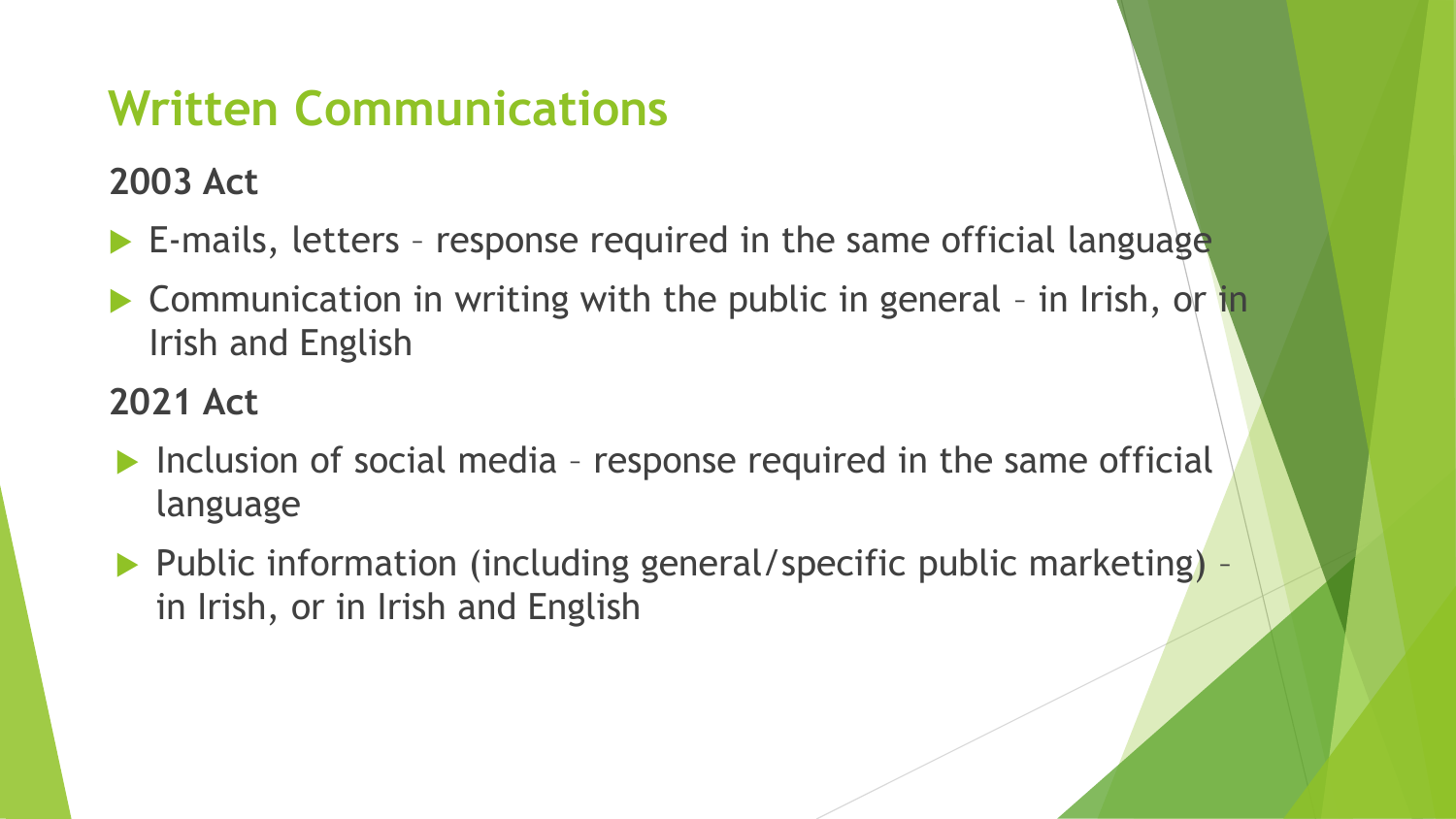### **Other Public Communications**

#### **Stationery and Signage**

Text in the Irish Language

- Shall appear first
- Shall not be less prominent, visible or legible
- Lettering shall not be smaller in size
- Shall communicate the same information
- Shall not be abbreviated unless a word in English is abbreviated

Recorded oral announcements, stationery and signage

Will be in Irish, or in Irish and English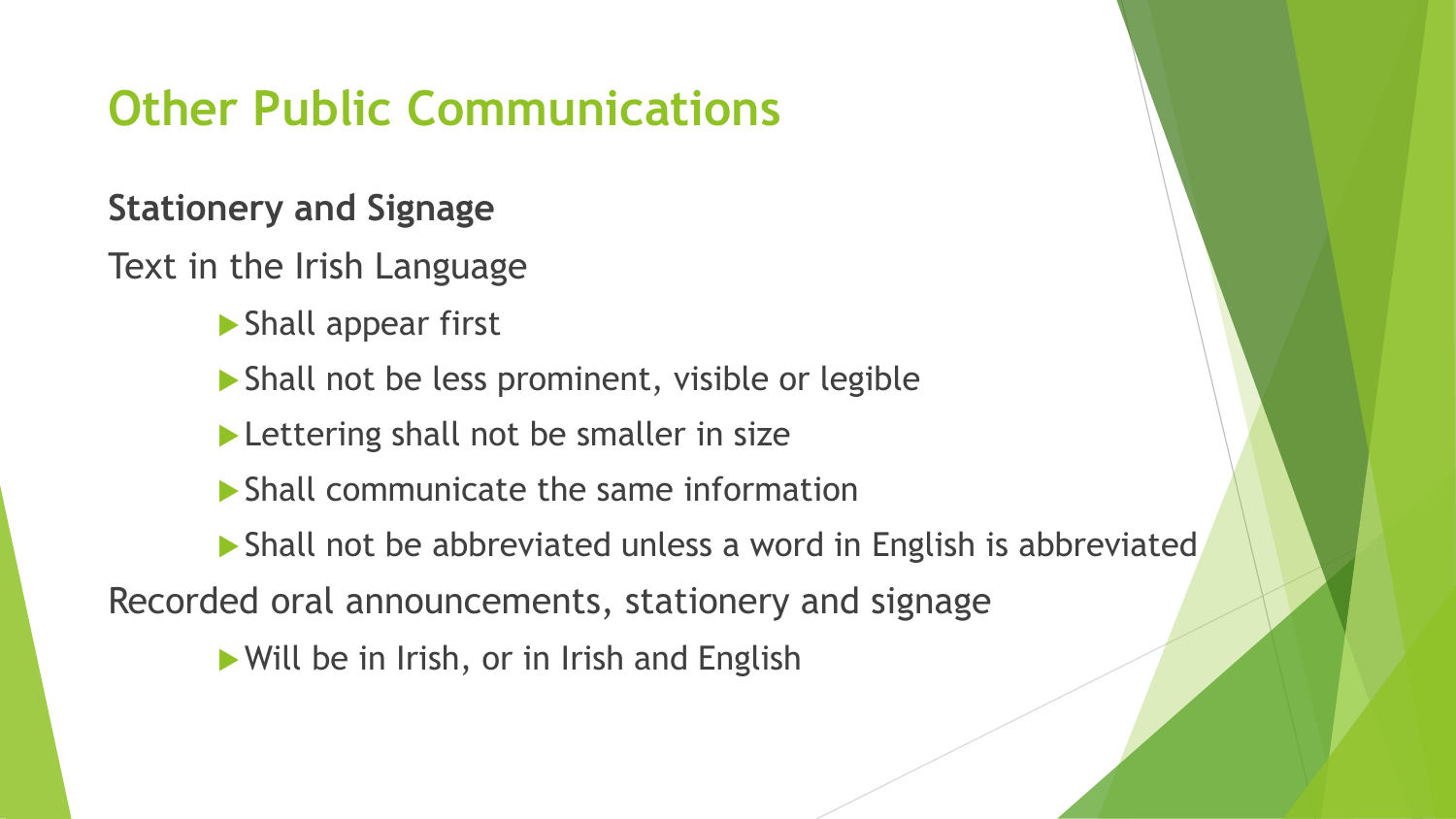## **Publications**

Existing obligations:

- ▶ Public policy proposals
- Annual Reports
- ▶ Audited Accounts/Financial Statements
- ▶ Statements of Strategy (under Public Service Management Act 1997)
- ▶ Other documents prescribed by Minister

Advertising included in this section under amended Act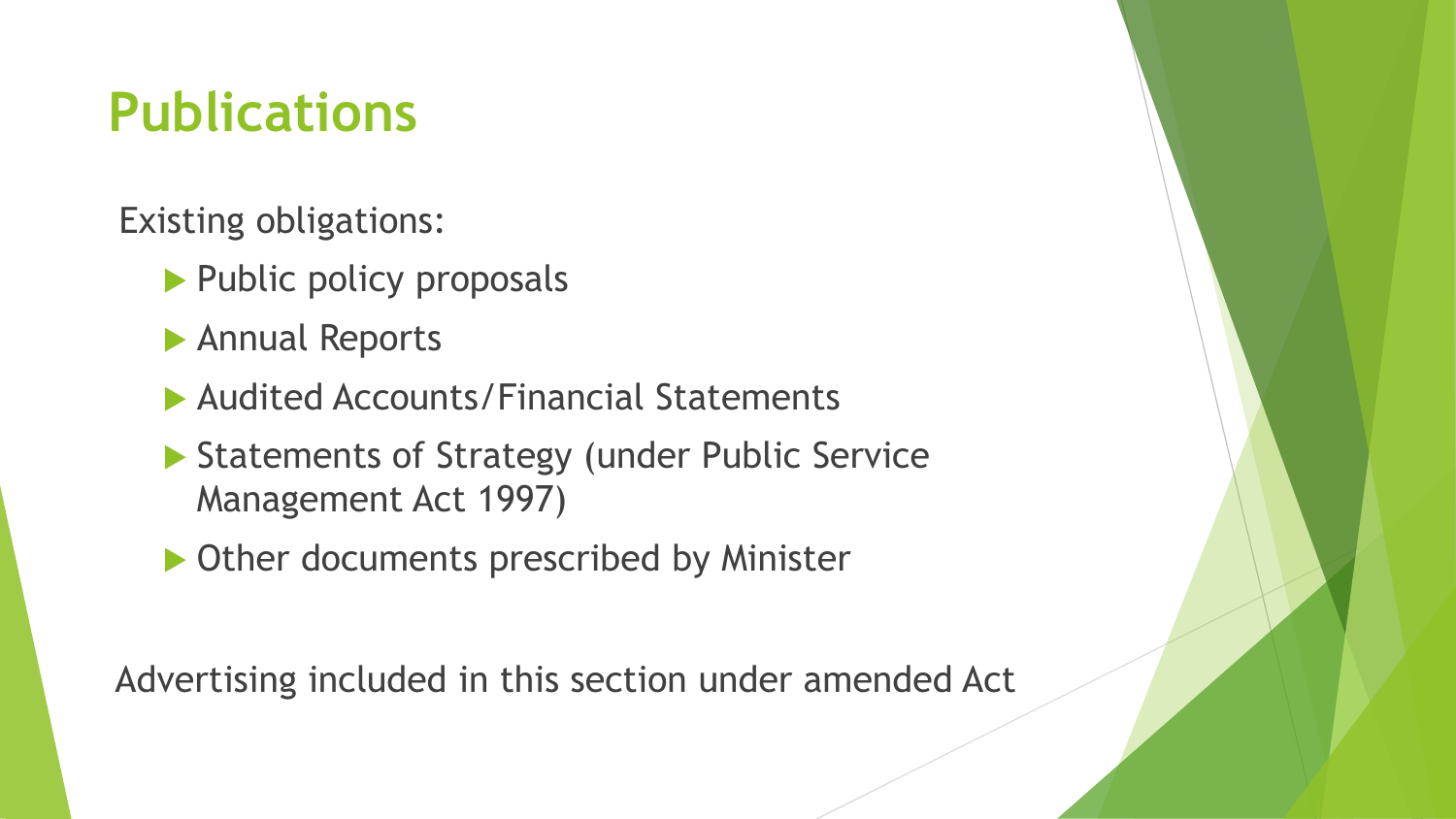## **Advertising**

Advertising includes commercial communications, service/product promotions, recruitment notices, policy initiatives, asset sales, public consultations, service provision.

Public bodies must ensure that:

- At least **20** per cent of all yearly advertising shall be in the Irish language.
- At least 5 per cent of yearly advertising spend shall be in the Irish language and published on Irish language media.
- Irish language media = **50%** or more media content through Irish.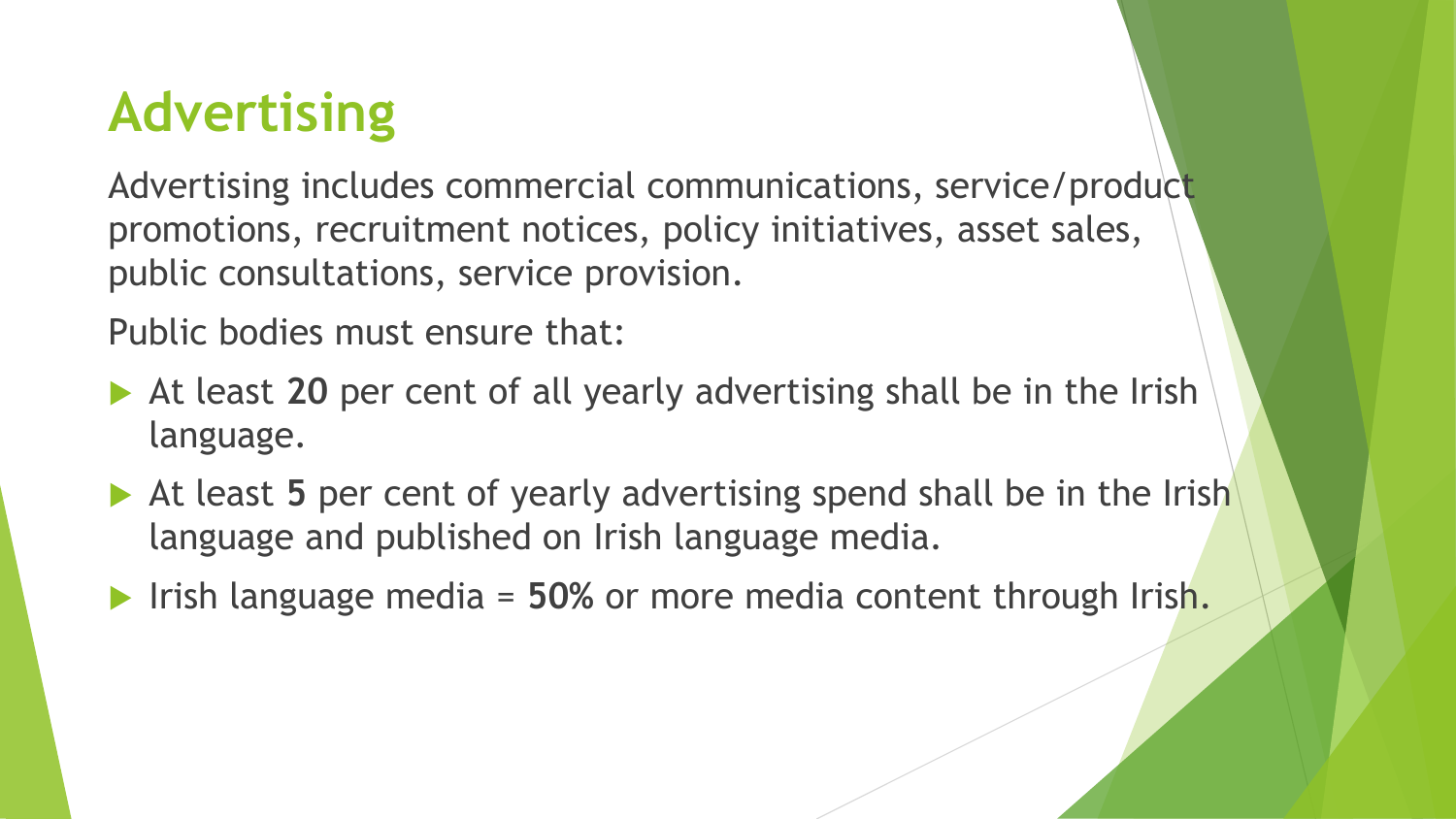### **Logos**

Logos include stationery, livery, signage, schemes, programmes, policy initiatives, websites administered by the public body or for which the body is responsible.

#### **New statutory bodies**

Name and logo texts in Irish language or both Irish and English. **Logo renewal and/or alteration in existing public bodies** Logo text in Irish or in both Irish and English. In bilingual texts —

- (a) Irish language text comes before English language text
- (b) parity of prominence, legibility, font
- (c) consistency of abbreviations in both texts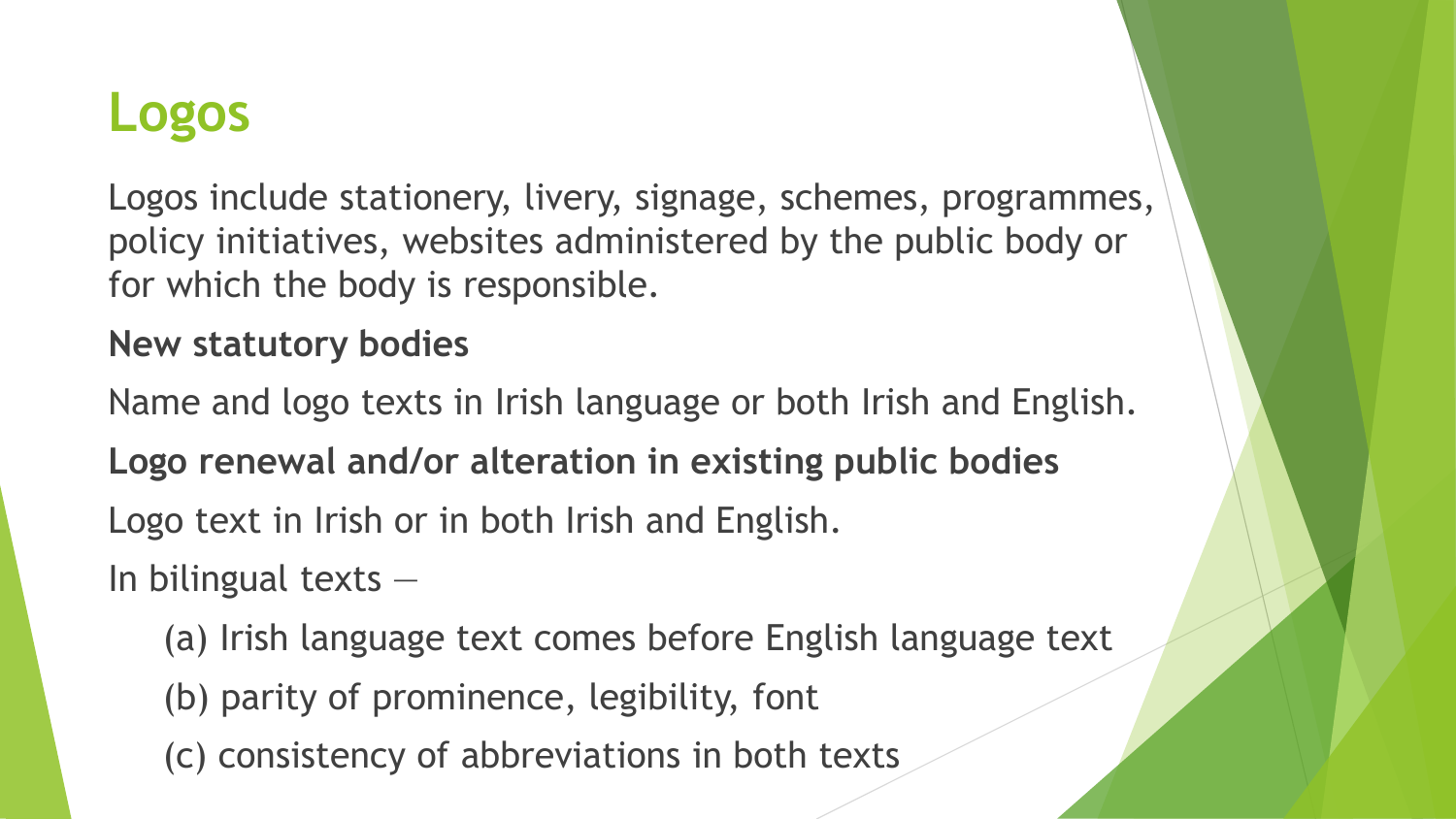### **Names, addresses & titles**

- Prescribed bodies must ensure the correct recording and use of a person's name.
- ▶ Public body services may be specified by Ministerial order.
- ICT systems must permit correct recording and use of a person's name, address or title in the Irish language.
	- ➢ Síneadh fada/length accent, upper & lower case**:** Mícheál Ó Dúill, Gráinne Ní Mháille
	- ➢ Title (including 'none'): An tUasal Marcas Ruiséal, Éilís Uí Chróinín
	- ➢ Patronymic or matronymic forms included: Séamas Mhicil Tom, Bríd Róise Rua
- Guidelines to by published by Minister.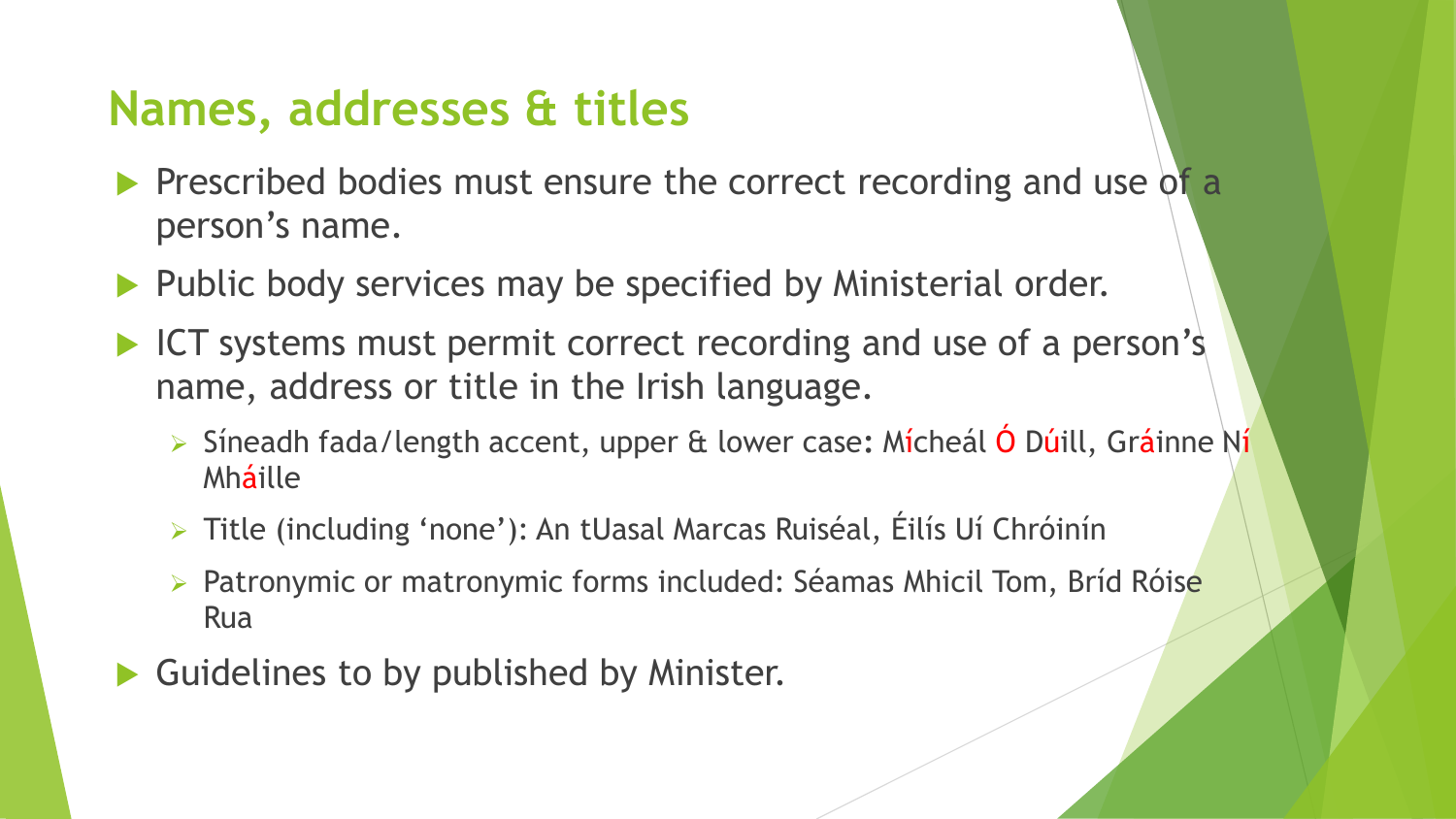## **Official Forms**

#### **Official forms**

- ➢ Contents and layout of official forms in Irish or both Irish and English
- ➢ Different provisions may be made in relation to different public bodies or official forms
- ➢ Order of language & text prominence, visibility, legibility, size, font, overall appearance and style
- ➢ Equivalence of message
- ➢ Titles before and after names, acknowledging formal differences in each language

### ➢ Abbreviations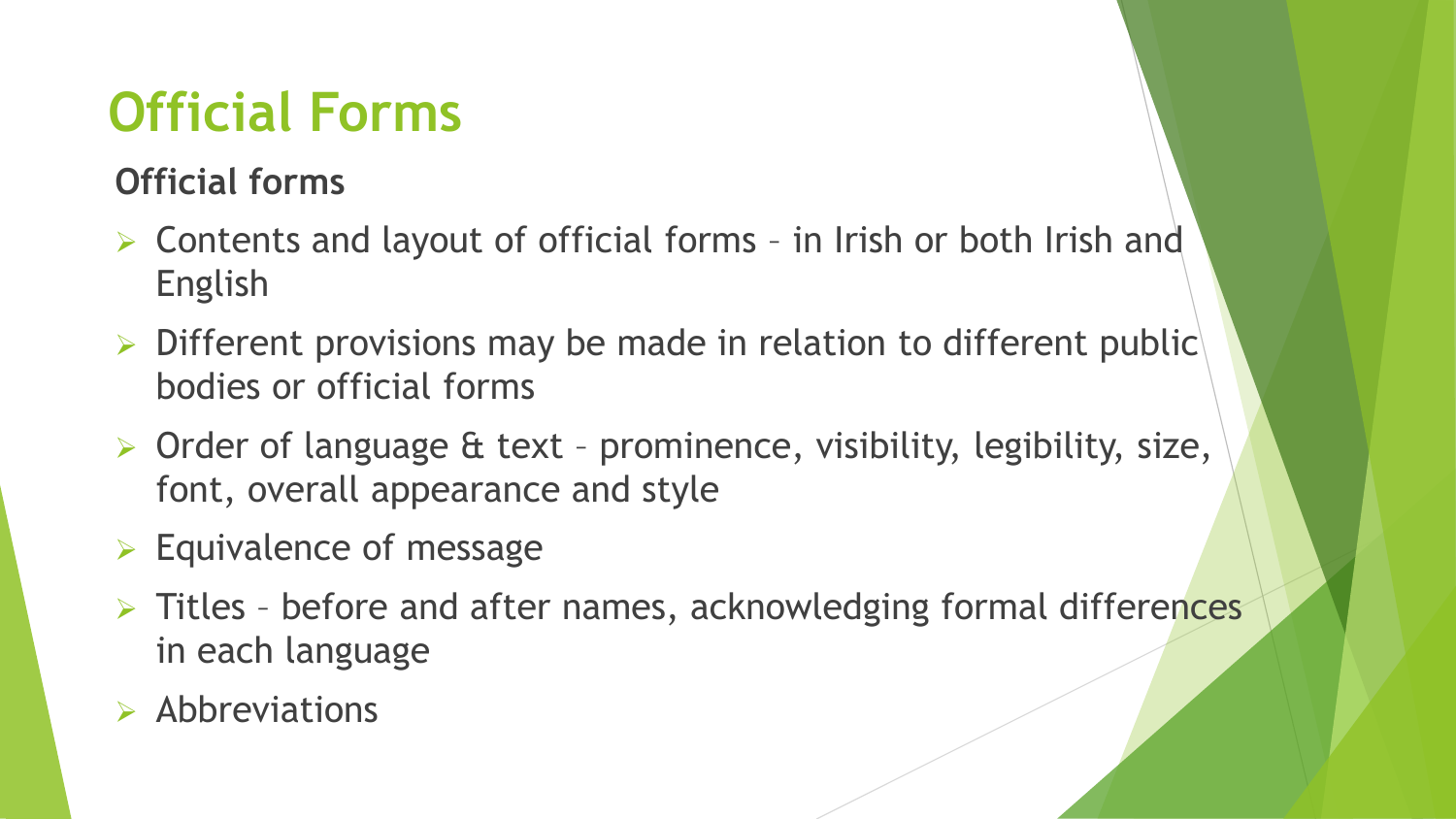### **Placenames**

### **Gaeltacht Placenames Orders 2004 & 2011**

- **▶ 3 areas where confirmed Gaeltacht placenames must** be used:
	- ▶ Acts of the Oireachtas or Statutory Instruments
	- **Maps published by Ordnance Survey Ireland**
	- ▶ On a road or street sign erected by or on behalf of a local authority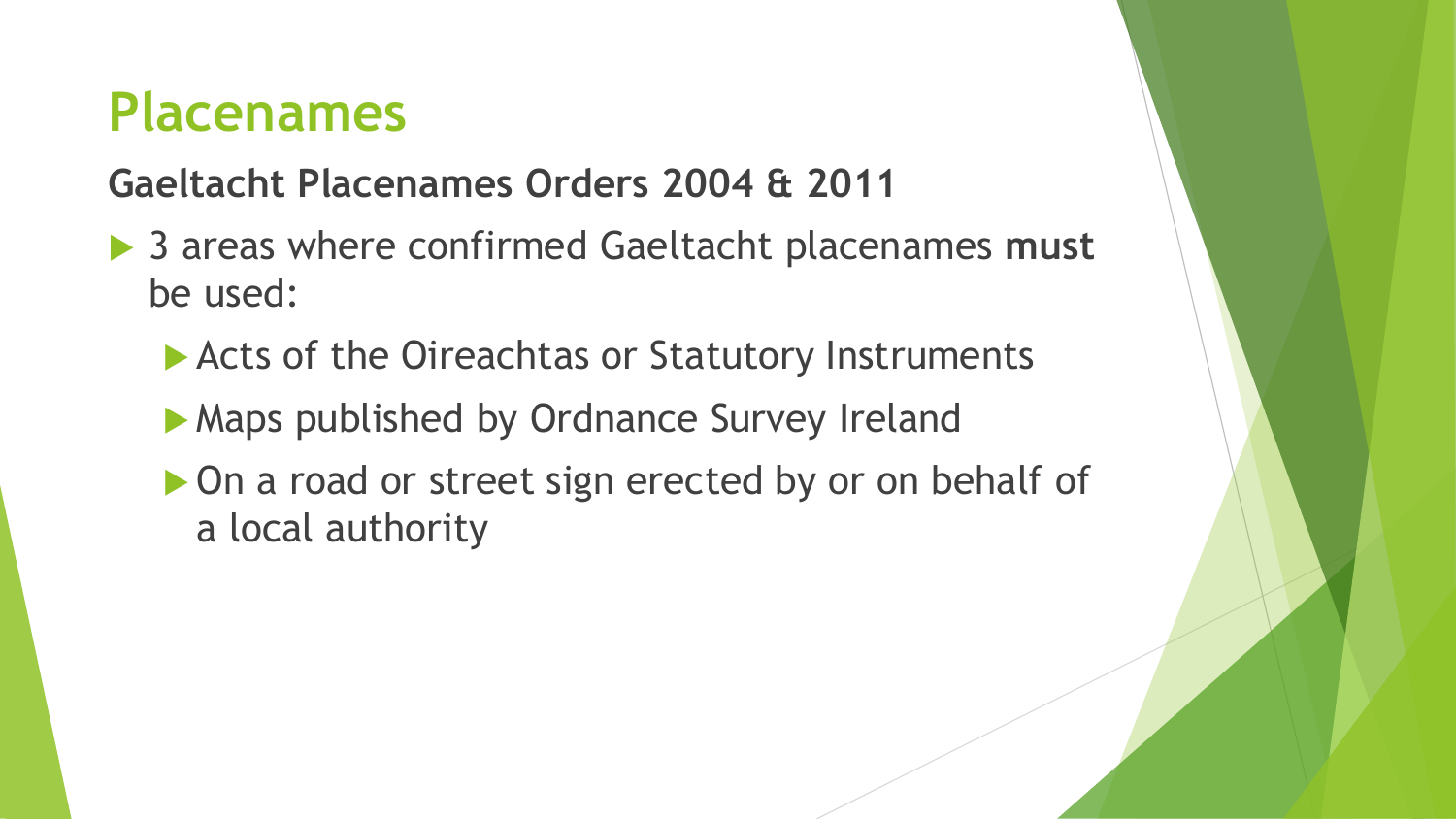### **Public Facing Services**

#### **Public facing services**

- Services provided to the general public/class of the general public.
- Introduction of language standards.

#### **Language Standards**

- Schemes remain in force until replaced by Standards.
- Ministerial prescription of public bodies/classes of public bodies.
- Services to be provided through Irish by the public body.
- Services to be provided through Irish and English.
- ▶ Competence level in the Irish language required by staff to enable compliance with Standard delivery.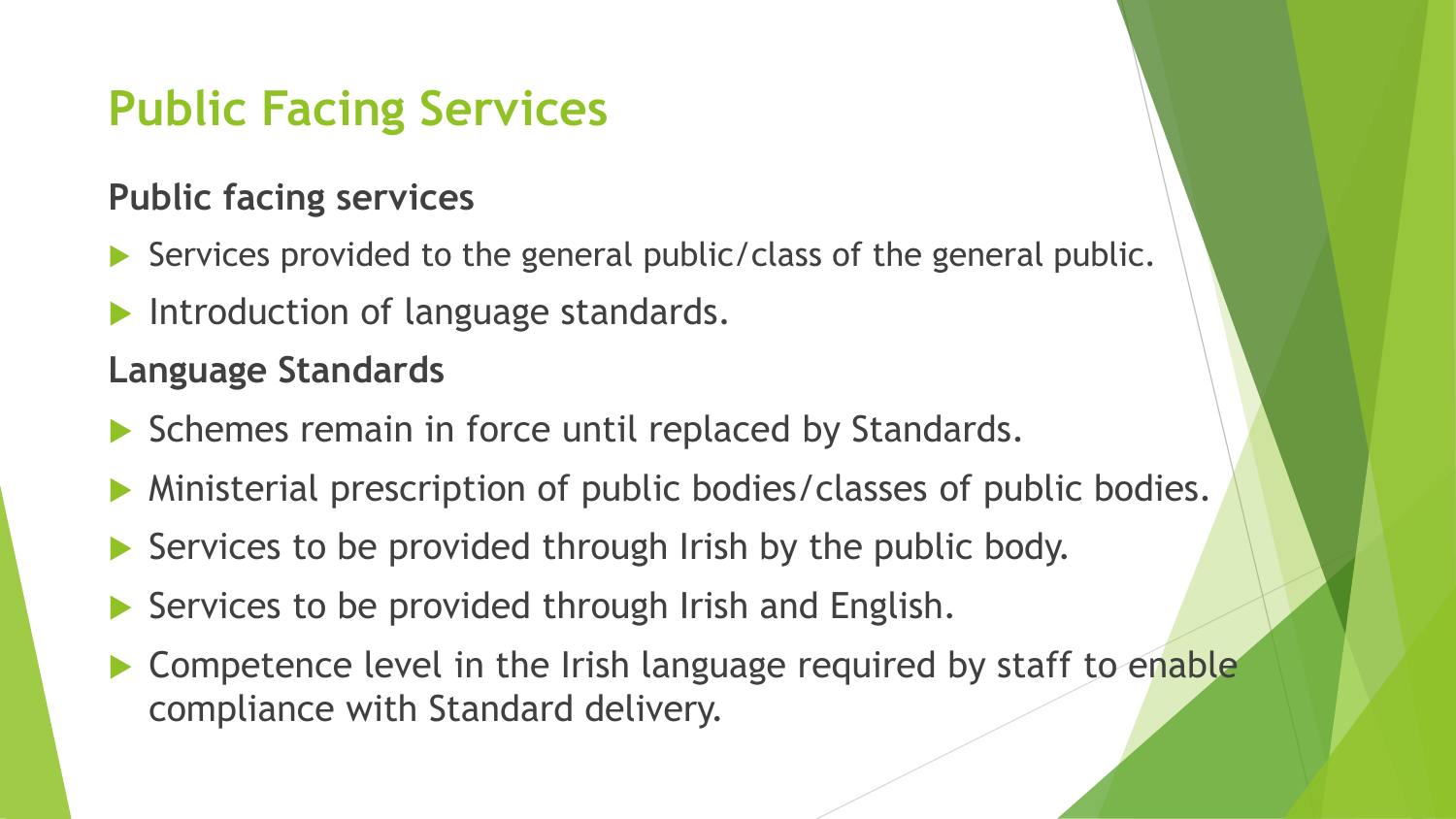## **Standards & Service Delivery**

**Consultation**

- $\blacktriangleright$  Public bodies will have 3 months to provide views to Minister on draft of Standard which shall apply.
- ▶ Draft of the Standard also published on Dept website for 3 months public consultation.

#### **Linguistic Impact**

Public bodies providing/intending to provide services, programmes, policies to:

- Gaeltacht Language Planning Areas
- ▶ Gaeltacht Service Towns
- **IFish Language Networks**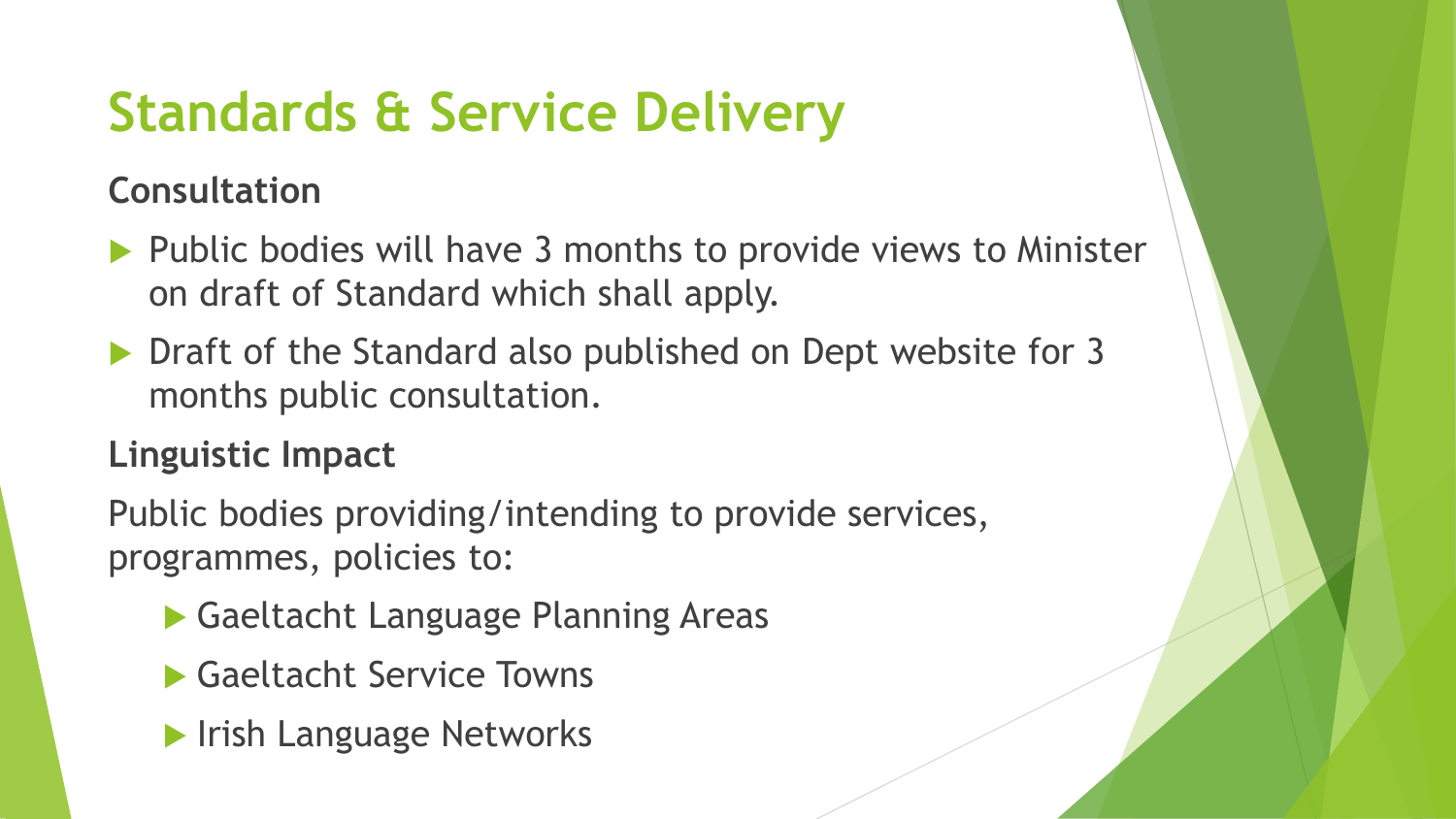## **Language Standards**

### **Compliance**

▶ Compliance with prescribed Standard is default position unless derogation from Standard is granted.

#### **Derogation**

▶ Within 3 months of prescription of a language Standard, public bodies may apply to the Minister for a derogation from the Standard or part of the Standard.

#### **Guidelines**

▶ Guidelines shall be published by the Minister on Departmental website.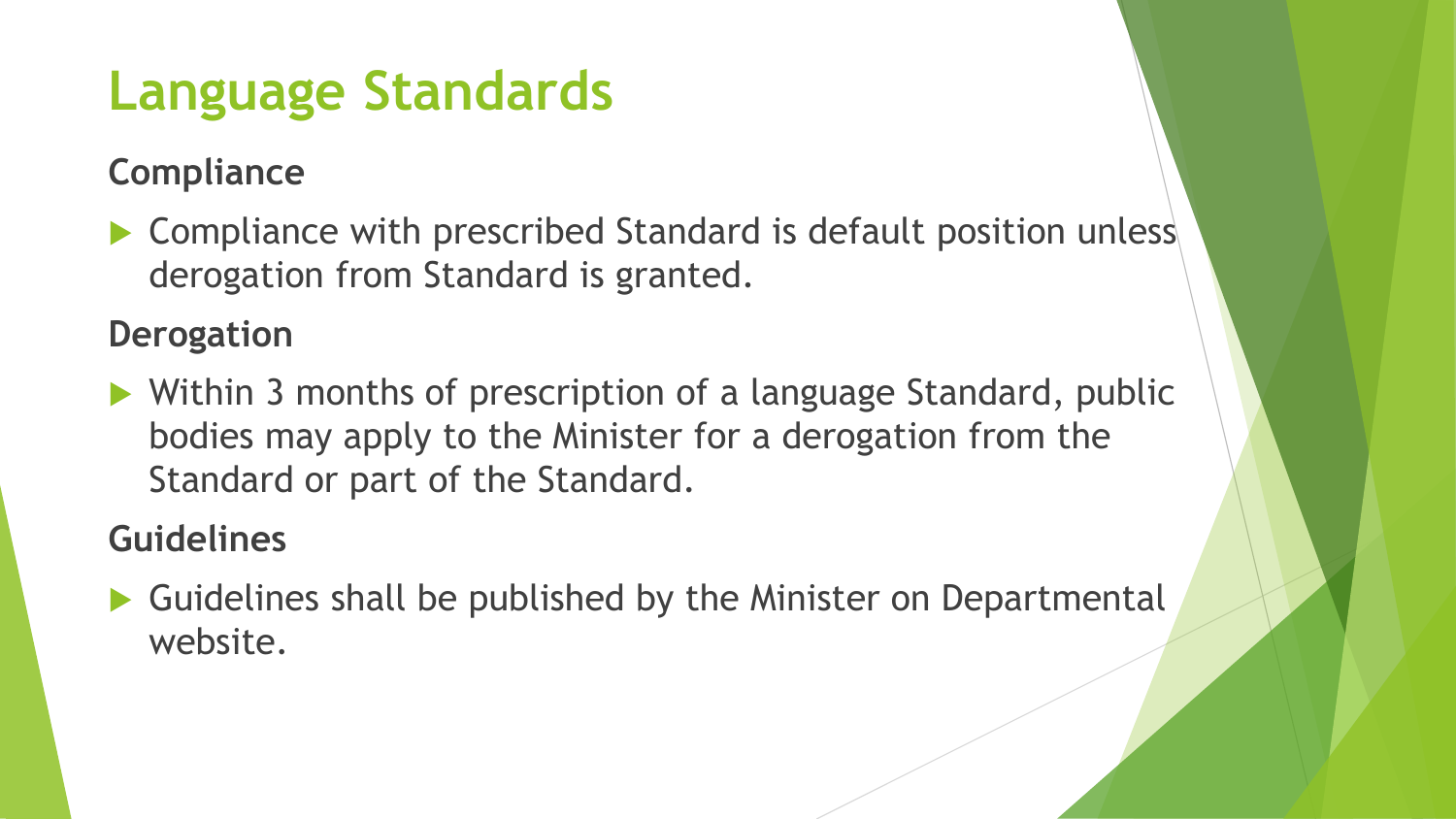## **Public Body Accountability**

#### **Performance and Reporting**

The head of a public body shall—

- **appoint, from senior management, another member of staff** to oversee the performance and reporting of obligations under the Acts.
- **Example 13 Fensure that a summary of performance & reporting is** included in the annual report of the body concerned.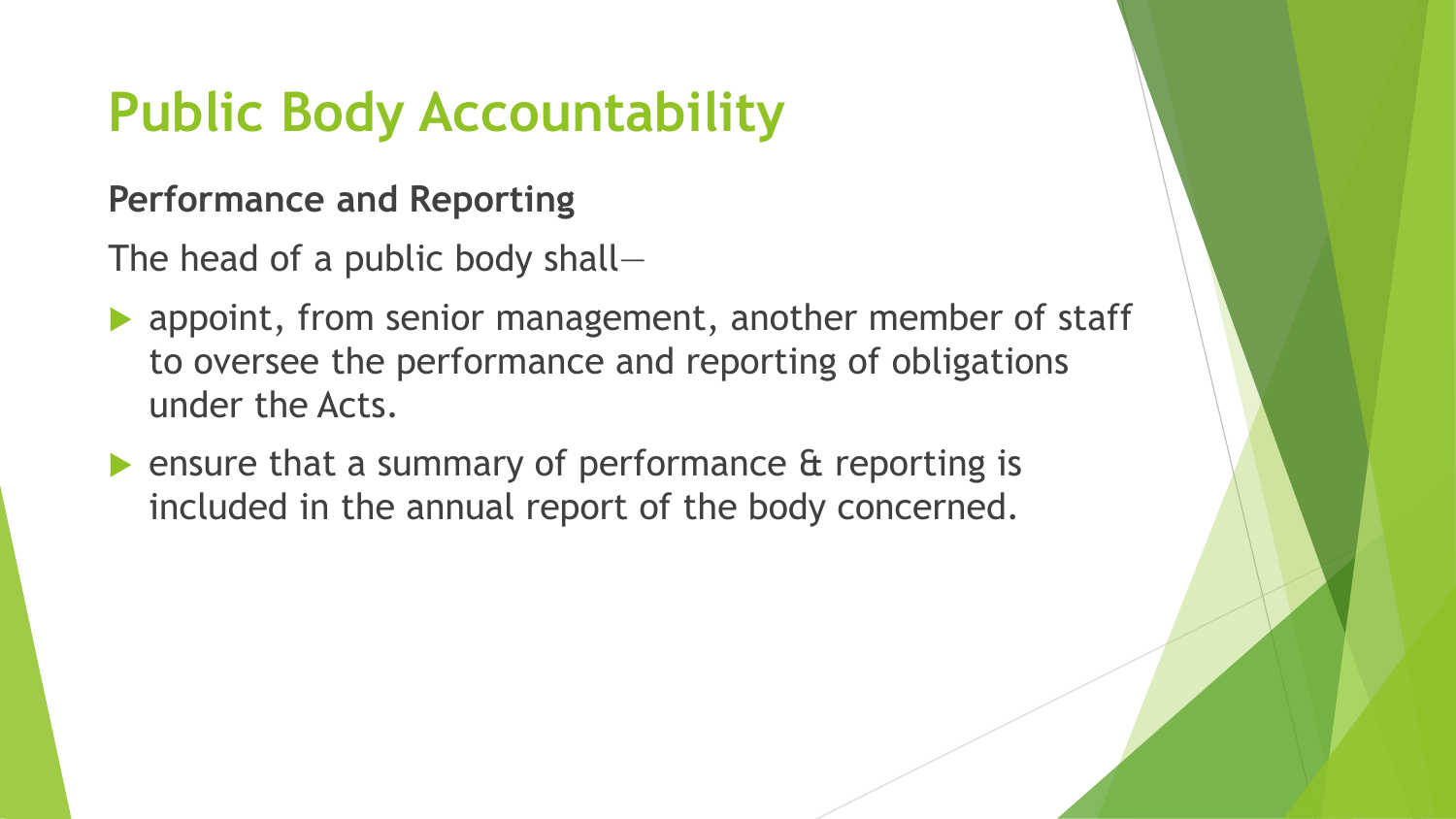## **National Advisory Committee**

**Establishment and functions**

- June 2022: Chair & 5-11 members
- $\blacktriangleright$  National Plan for the provision of public services through Irish
- By 2030, competence in Irish required for **20%** of all new public service recruits
- ▶ Specified dates by which Irish shall be the working language in offices of public bodies in Gaeltacht Language Planning Areas
- Annual Progress Report to the Minister and to An Coimisinéir Teanga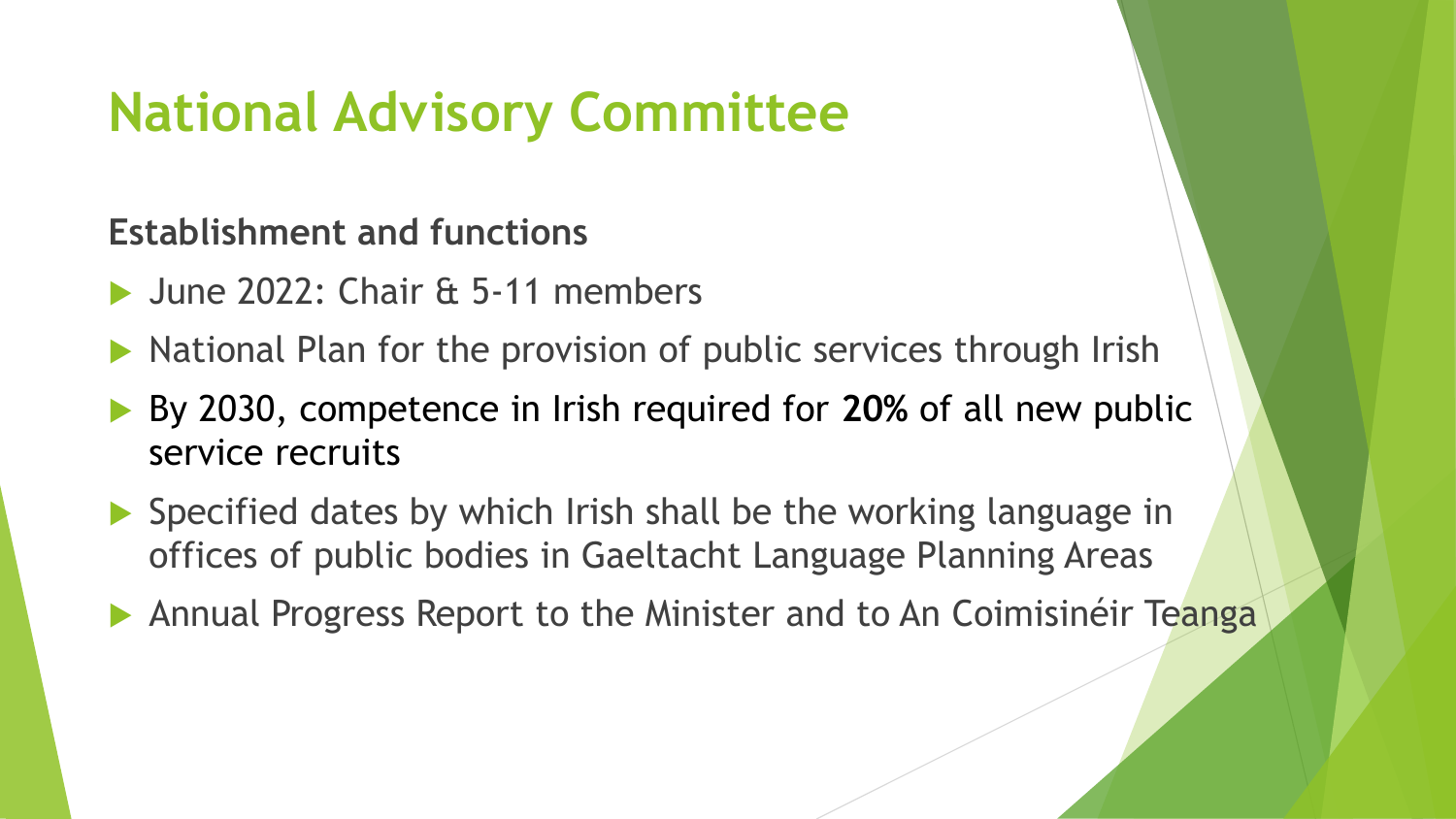

# **OCT - Advice, Monitoring, Investigation**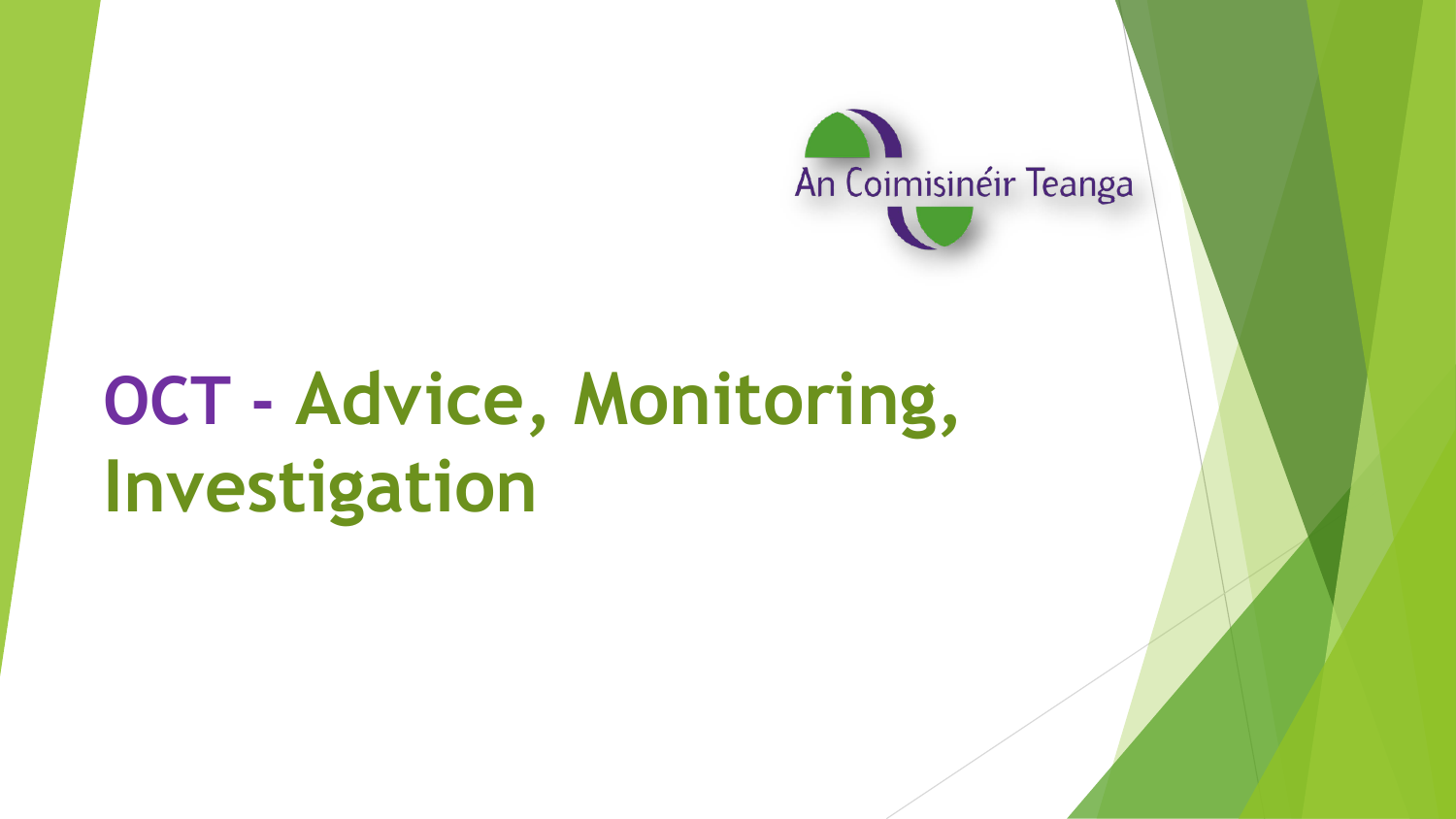## **Oifig an Choimisinéara Teanga**

**Functions under 2003 & 2021 Acts:**

- Advice to Public Bodies re obligations
- Advice to Members of the Public re rights
- **Complaint Investigation & Implementation** Monitoring
- Statutory Investigations, where appropriate
- ▶ Other enactments: status and use of official languages – implementation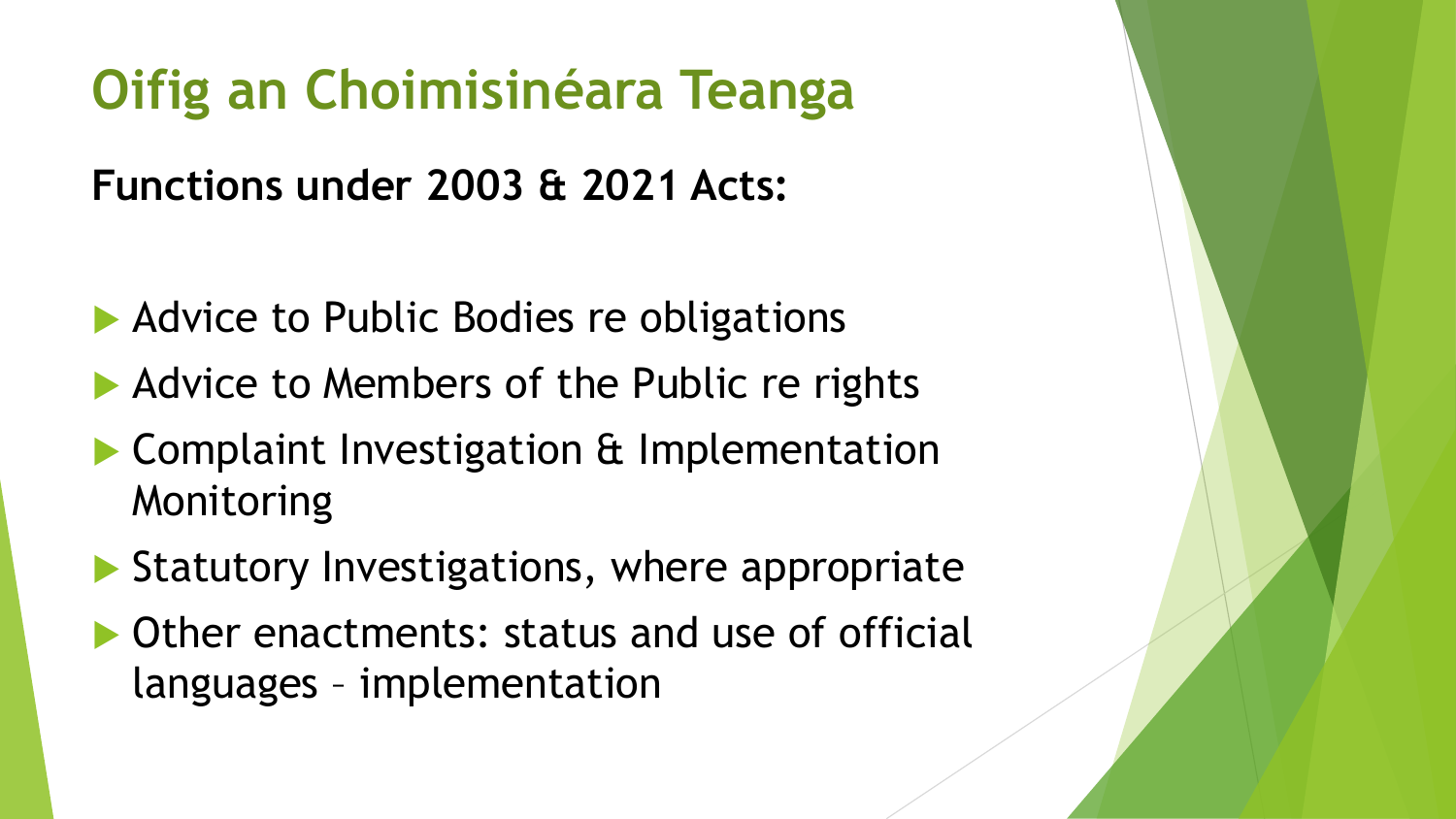## **Complaint Process**

- ▶ c.700 complaints are made annually.
- Complaints can be raised directly with OCT with no requirement to deal with the public body initially.
- ▶ Informal contact 3 week response period extension, if necessary.
- ▶ Written response in Irish, 4 elements in case of breach:
	- ➢ Admittance of breach of legislation
	- ➢ Apology
	- ➢ Remedy/remedies
	- ➢ Arrangements to prevent future occurrence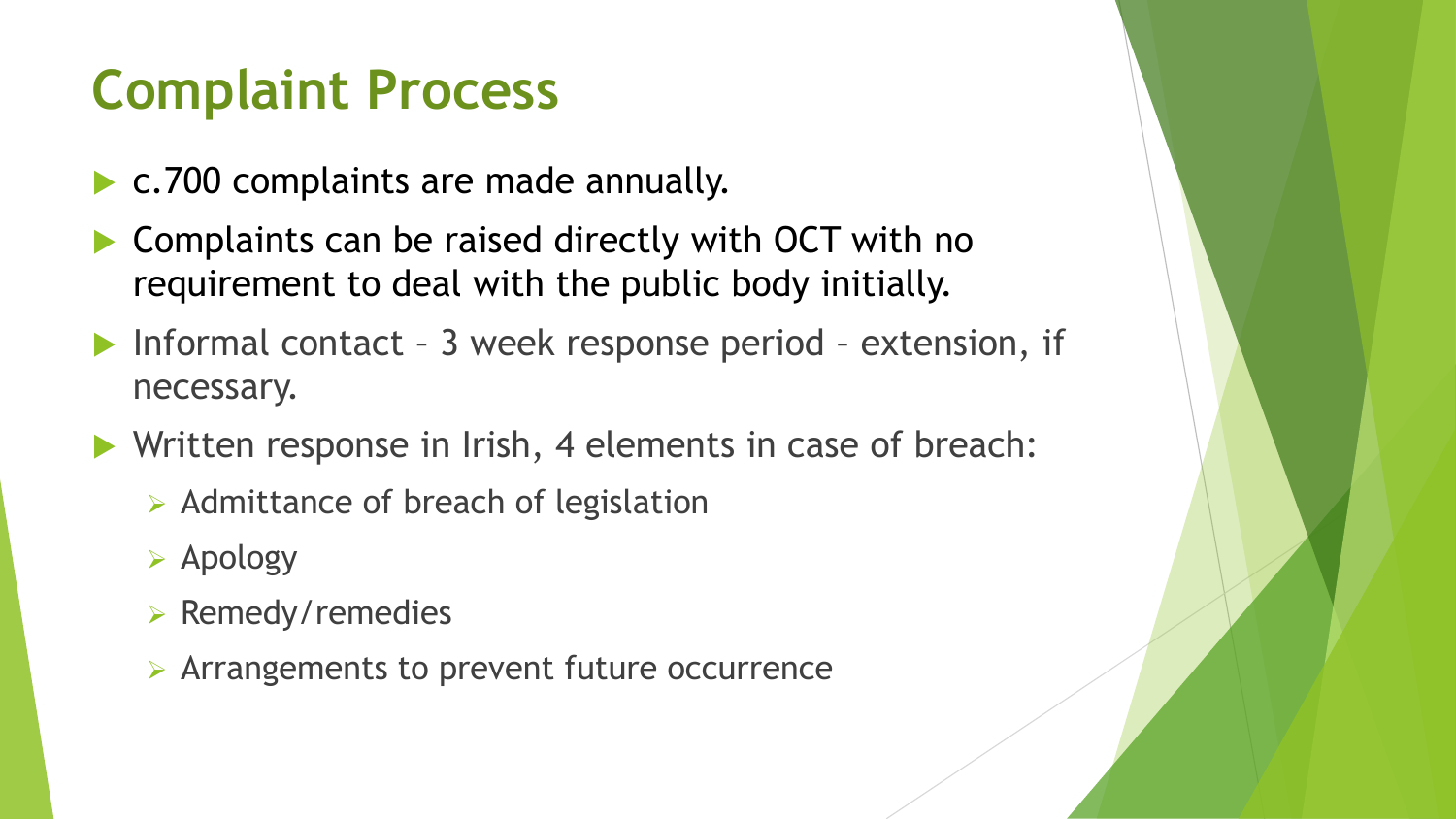### **Investigative Process**

- ▶ Where a complaint cannot be resolved on an informal basis, a statutory investigation is initiated.
- **This is a formal process which is set out by An Coimisinéir** Teanga.
- The public body is required to provide all relevant records.
- Sole exception relates to decisions and proceedings of the Government or of any committee of the Government.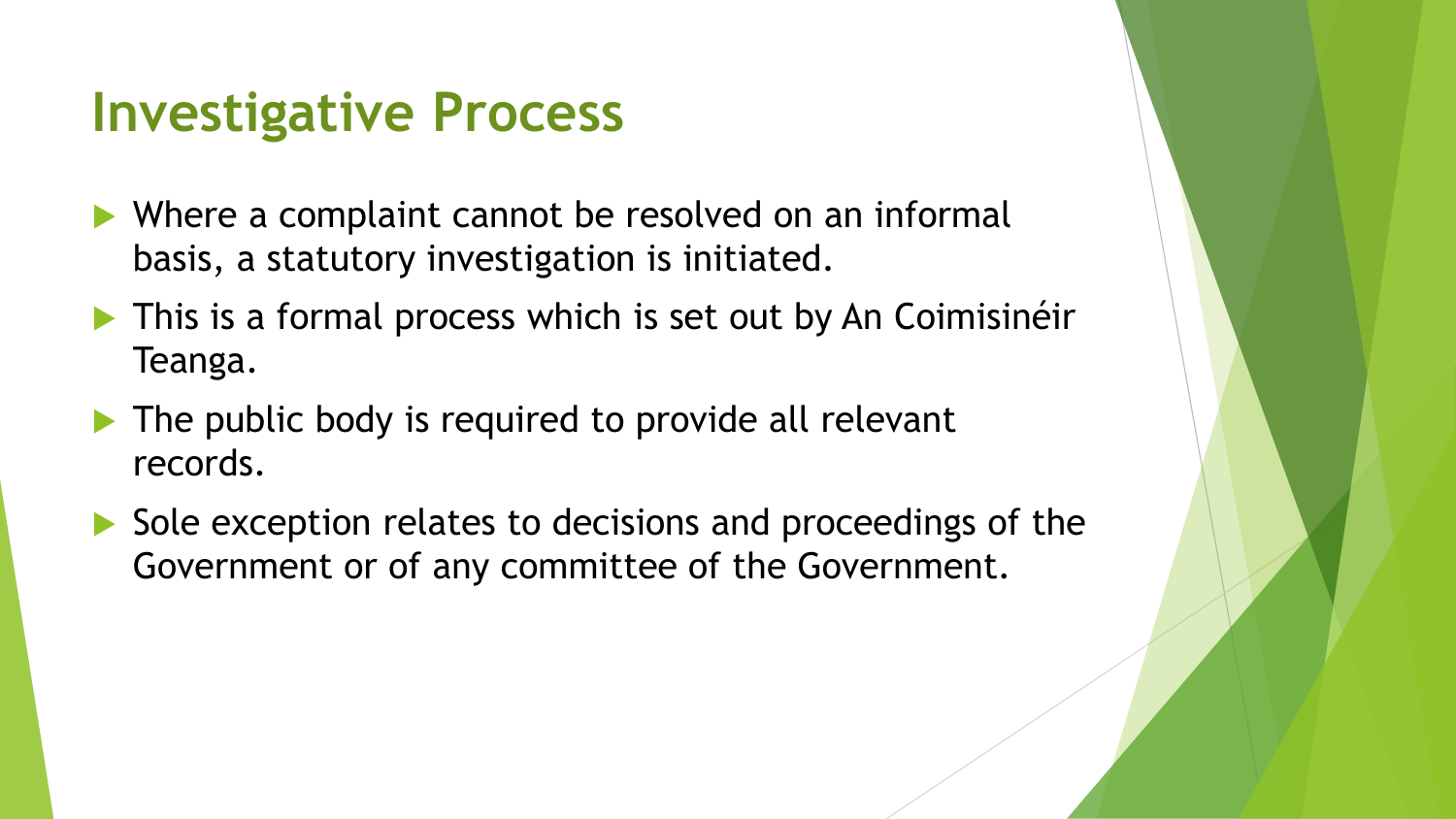### **Statistics**

**Complaints and Advice to the Public**





**Advice to Public Bodies**

**Staff**





**Investigations**